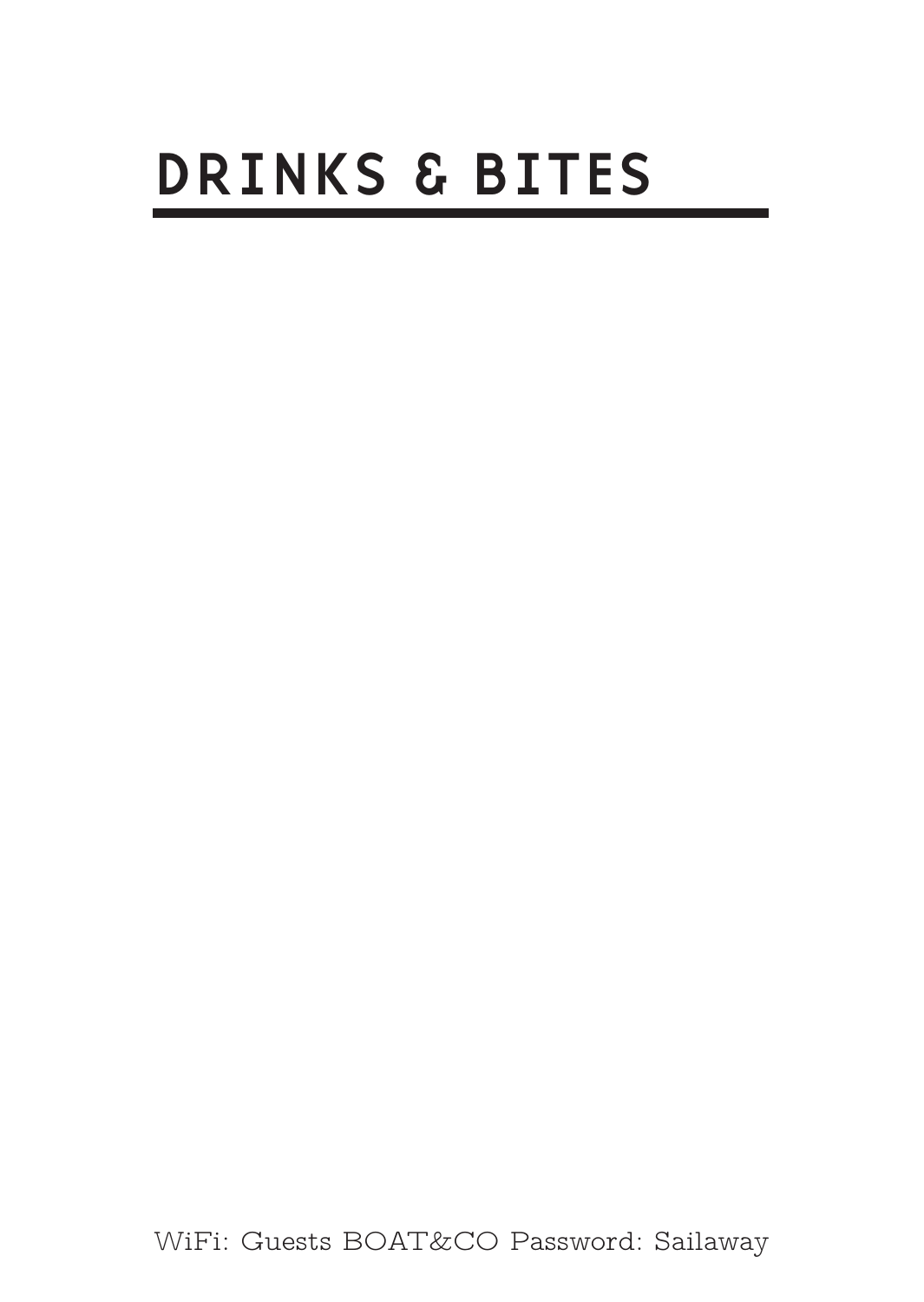# **BITES**

**Oyster per piece 4.5** Red wine vinegar, lemon, shallot

# **Crudite 6.5**

Carrot coconut cream, dukkah

- **Padron peppers 5.5** Orange
- 

**Cashew 4.5**

Spiced with Raz El Hanout

**Olives 5.5** Gordal

#### **Vessel's little gems 2pcs.**

 $\mathbb{V}$  / Antiboise, smoked vegan feta 3.5 / Cured gin salmon, cucumber 4.5 / Red curry steak tartare 4.5

#### **KFC 7**

Korean fried cauliflower

#### **Fried octopus vulgaris 9.5**

Romesco sauce, za'atar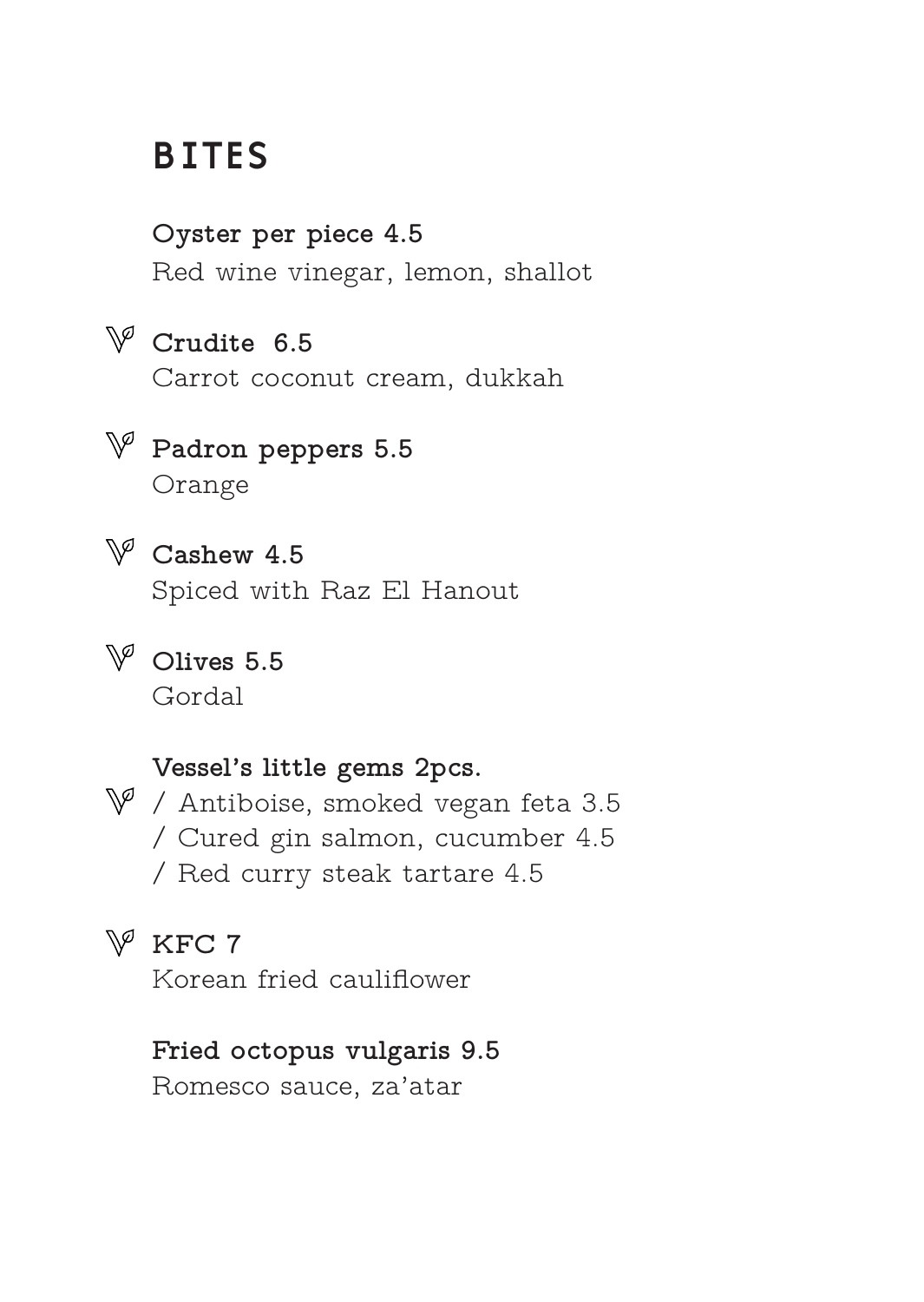#### **Bitterballen 6pcs. 8** *Mustard*

**Cheese croquettes 6pcs. 8** *Mustard*

> **Pata negra 50gr 16.5** Iberico paleta 100% Bellota

**Charcuterie 60gr 12.5** Selection of dried sausages

- **Cheese platter 12.5** Selection of cheeses from Europe
- **Vessel veggie platter 21** Crudite, padron pepper, KFC, olives, cashew, Vessel's little gems

**Vessel's mix platter 23.5** Padron pepper, KFC, charcuterie, cashew, olives, Vessel's little gems

 $\mathbb Q$  Grilled garlic pita 6.5(  $\mathbb V$  Vegan optional) Pesto, smoked hummus

 $\mathbb O$  Vegetarian  $\mathbb V^{\mathbb Z}$  Vegan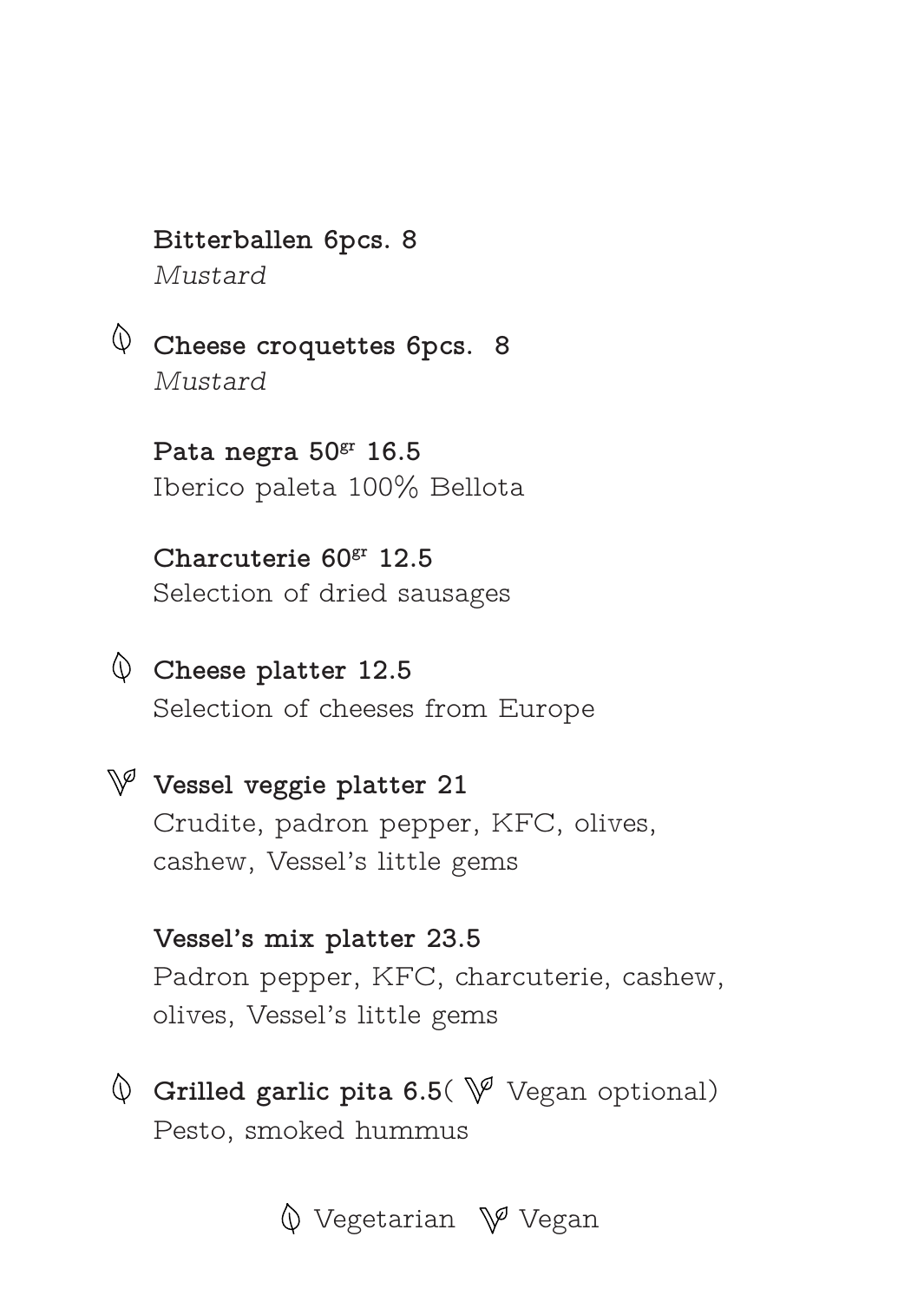# COCKTAILS & GTs

**Paloma 11.5** Arette blanco, lime juice, grapefruit soda

**Poppin' cherry 11.5** Plantation xaymaca rum, orgeat syrup, lime juice, cherry soda

**Pineapple skies 11.5** Plantation 3 stars rum, coconut syrup, lime juice, pineapple soda

**Bergamot Collins 11.5** Gin mare Capri, Berto bitter, mandarin soda

**Pull up with a lemon 9** Berto classic, Fever Tree Mediterranean

**Chinotto Collins 11.5** Quaglia chinotto, simple syrup, lime juice, soda water

**Negroni 13.5** Tanqueray gin, Berto bitter, Berto rosso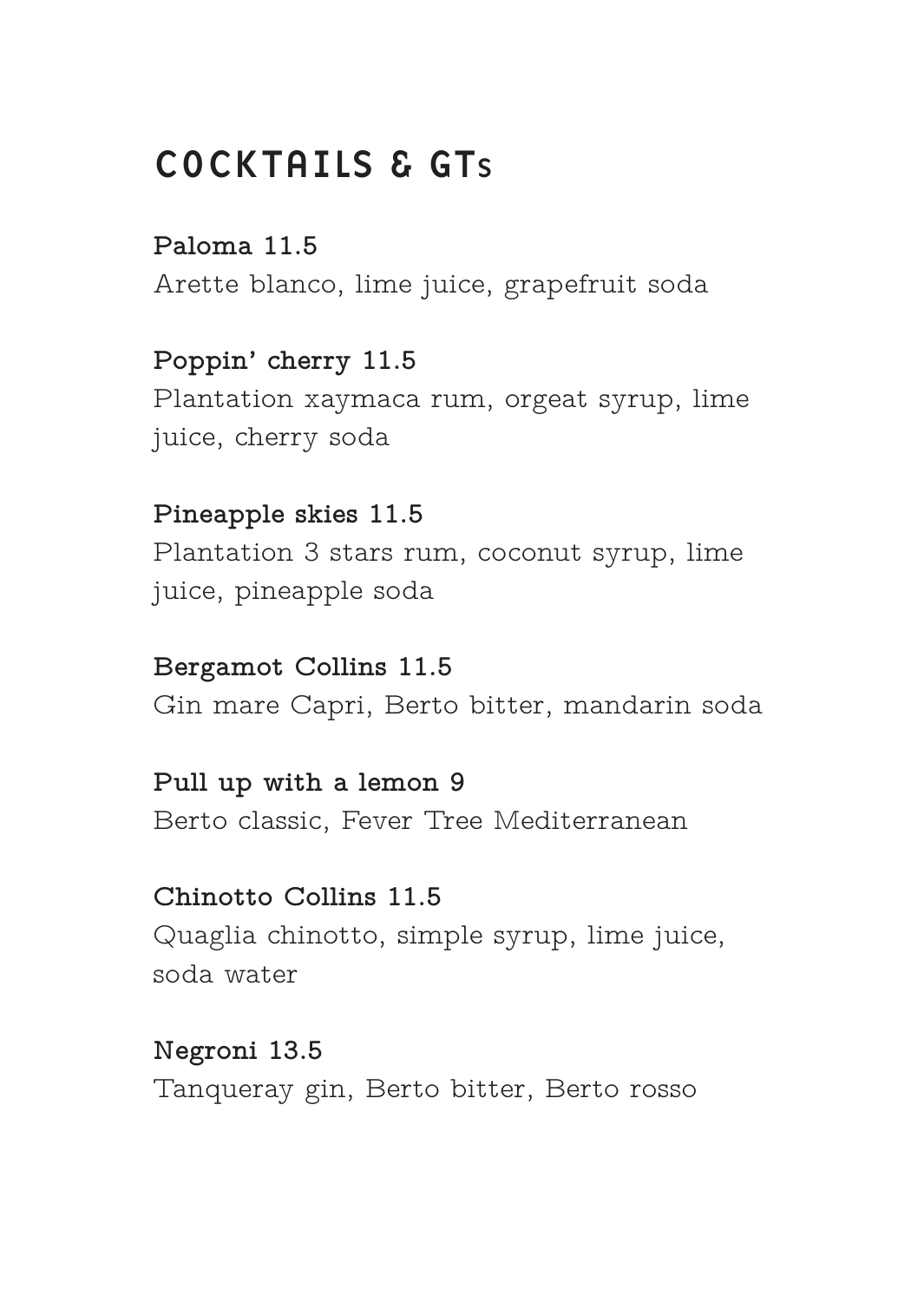#### **AF: Frizz me baby 8.5**

Everleaf forrest 0,0%, Three Cents Mandarin

**AF: Free from desire 8.5** Everleaf marine 0,0% with Fever Tree Mediterranean tonic

#### Gin & Fever Tree

**Reminisce 10** Tanqueray, Fever Tree Indian tonic

**Mr Johns 11.5** Roku gin, Fever Tree Indian tonic

**Boys keep swingin 12.5** Bobby's, Fever Tree Indian tonic

**IJbiza 12.5** Gin Mare, Fever Tree Indian tonic

**Queen of my Capri 12.5** Gin mare Capri, Fever Tree Mediterranean tonic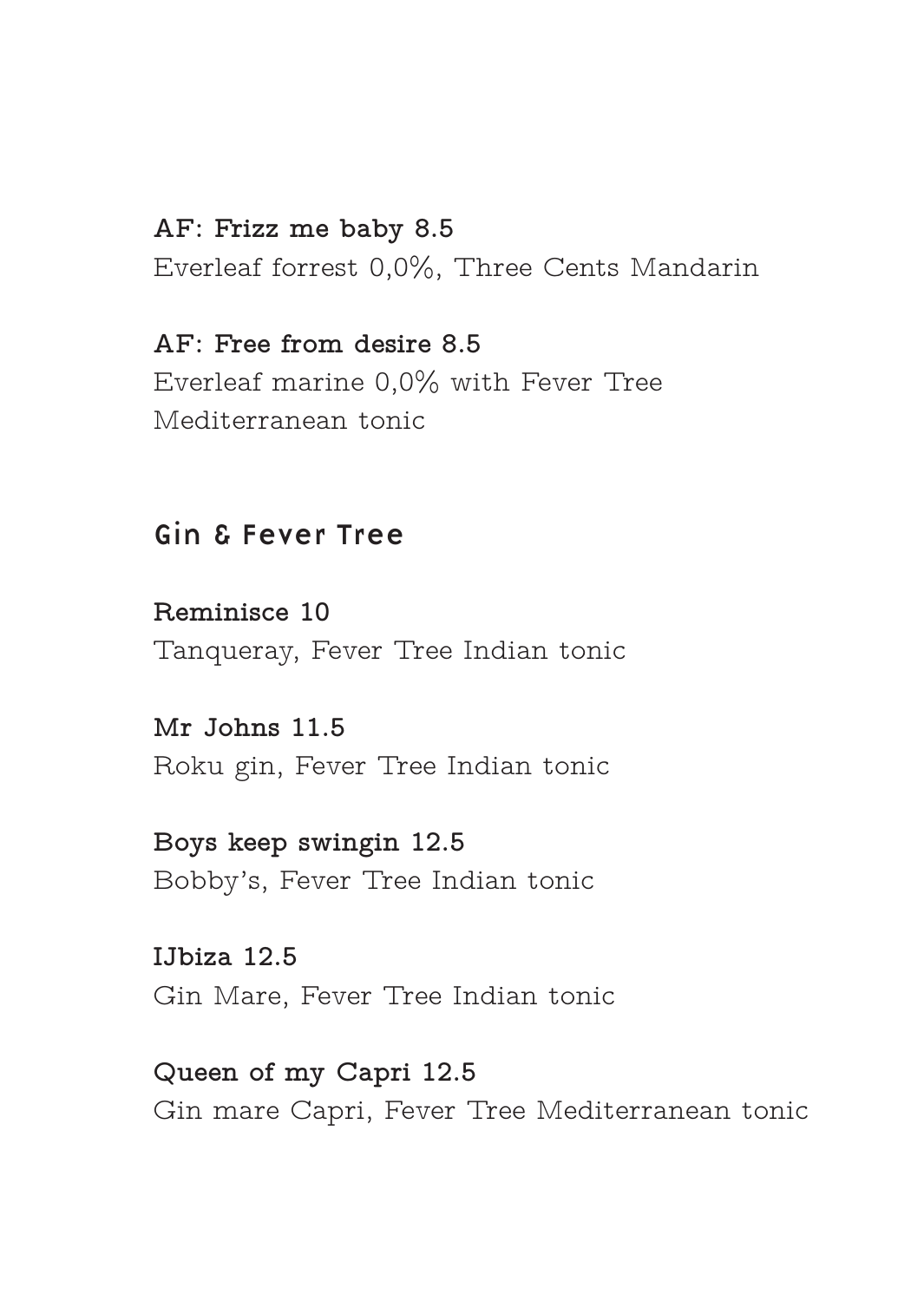# WINES

| <b>Bubbles</b> | G B |  |
|----------------|-----|--|
|                |     |  |

| Jaume Serra Cava brut – Macabeo | 7 34 |
|---------------------------------|------|
|---------------------------------|------|

# White

| Domaine Gayda – Grenache blanc, Viognier 6 30 |      |
|-----------------------------------------------|------|
| Azienda Cecilia Beretta – Pinot Grigio        | 6 30 |
| Masseria Borgo dei Trulli – Vermentino        | 7 34 |
| Changing special $-$ Ask your waiter          |      |

# Rosé

| Berry Bush - Pinotage | 630 |
|-----------------------|-----|
| Red                   |     |

| Rimbaldi – Montepulciano |      |    |
|--------------------------|------|----|
| Bellingham – Shiraz      | 6 30 |    |
| Dona Paula – Malbec      | 6 30 |    |
| Gnarly Head - Zinfandel  | 7 34 |    |
|                          |      | 34 |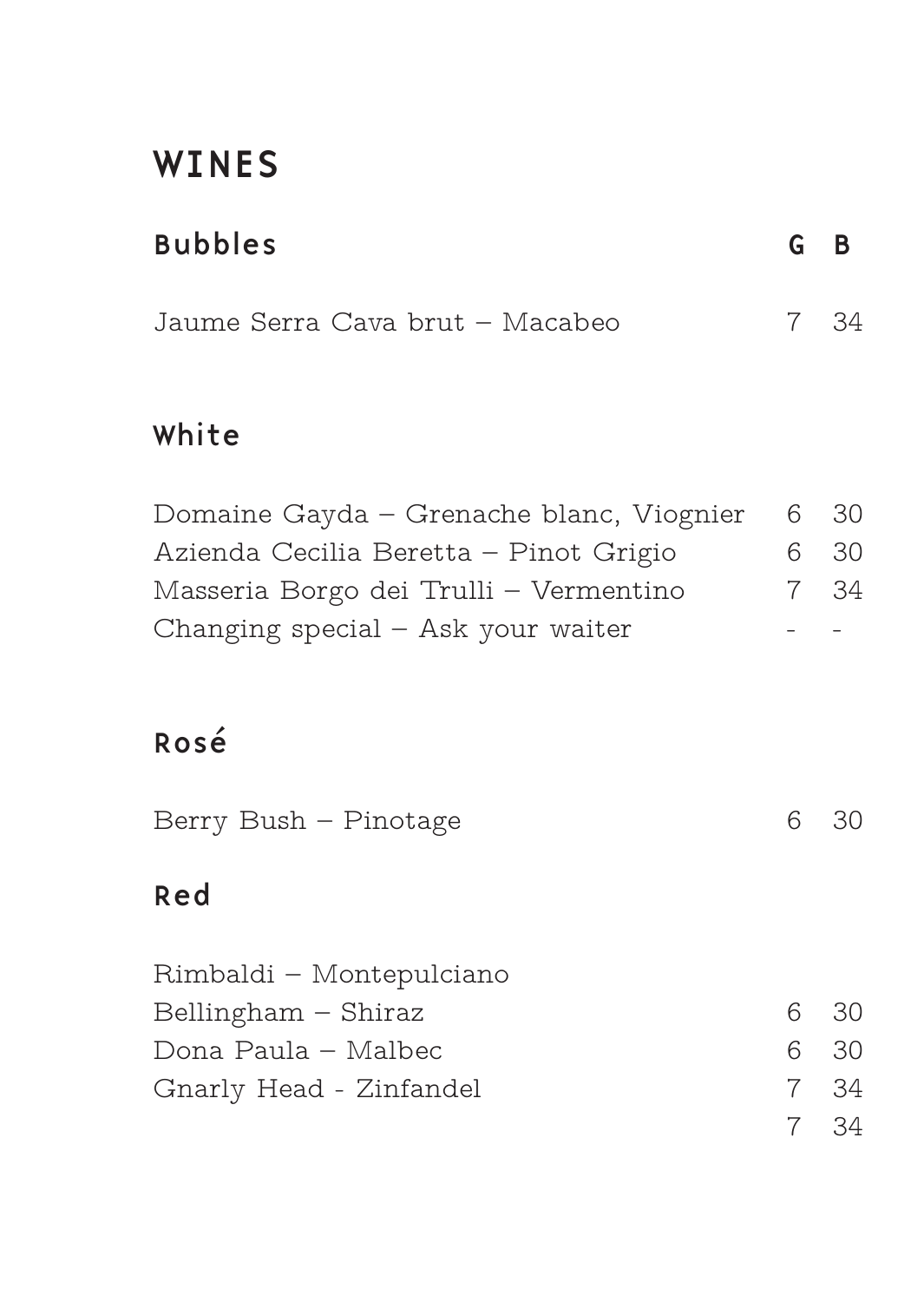# BEER

### On draft

Birra Moretti 3.9 Birra Moretti (large) 7.5 Beer of the moment 5.5 *(ask your waiter what it is)* Affligem blond 5.5 Lagunitas IPA 6

# Bottled

Oedipus Polyamorie 5.7 Brouwerij 't IJ IJwit 6 Brouwerij 't IJ Natte 5.5 Sol 5.5 Lowlander white ale 5 Mort subite Kriek 4.5 Heineken 0,0% 3.5 Affligem blond 0,0% 4.6 Brand weizen 0,0% 3.6